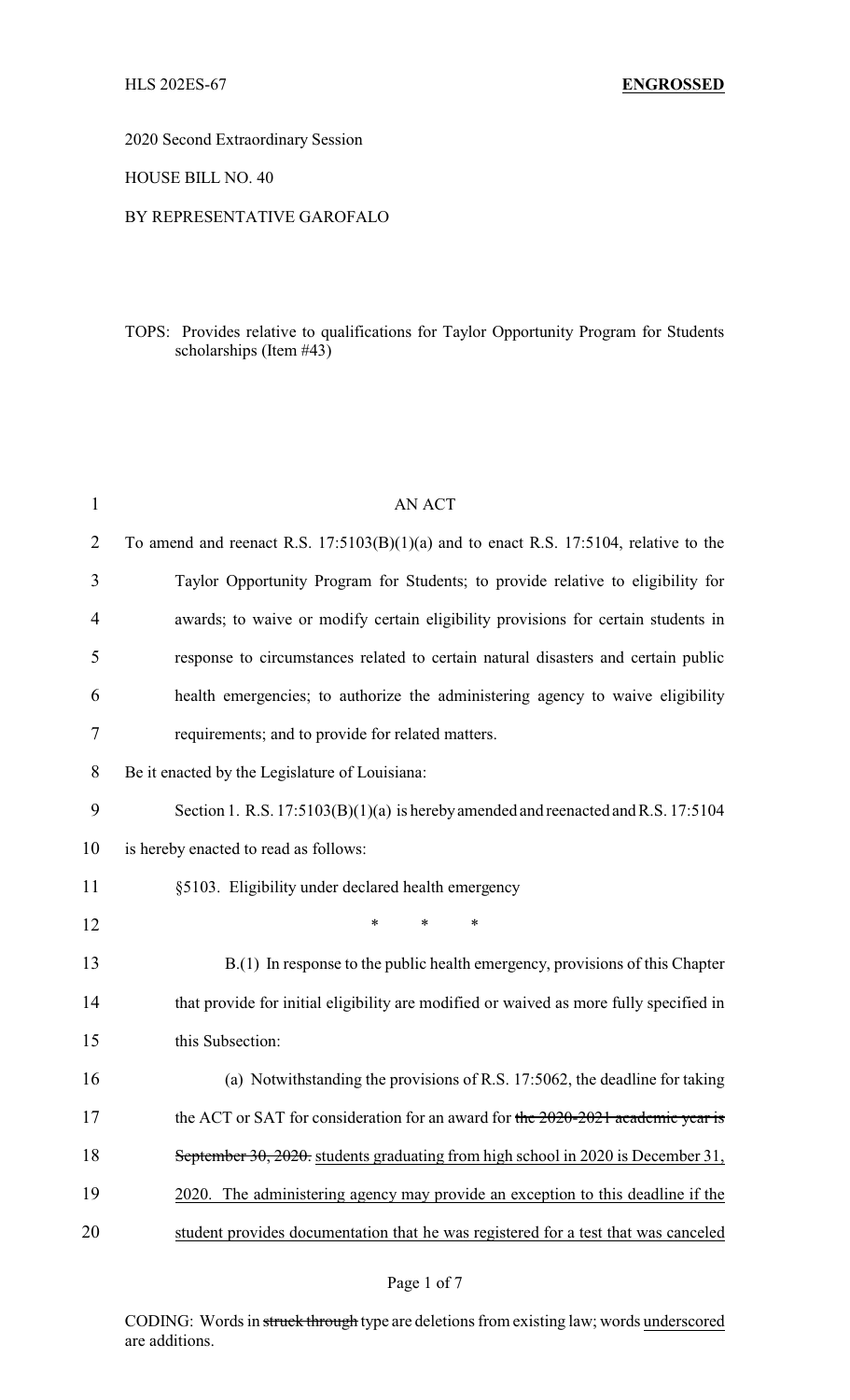| $\mathbf{1}$   | due to COVID-19 and was unable to schedule a test before the deadline due to           |
|----------------|----------------------------------------------------------------------------------------|
| $\overline{2}$ | circumstances beyond his control as determined by the administering agency. The        |
| 3              | administering agency shall not reduce the time period of eligibility for the award, as |
| 4              | set forth in R.S. 17:5002, of an applicant who qualifies for an award pursuant to      |
| 5              | authority granted by this Subparagraph. The initial award or upgraded award shall      |
| 6              | be paid for the first time beginning with the semester during which the qualifying     |
| 7              | score was achieved.                                                                    |
| 8              | *<br>*<br>∗                                                                            |
| 9              | §5104. Eligibility for students impacted by Hurricane Laura                            |
| 10             | A. The legislature finds that due to the effects of Hurricane Laura, it is in the      |
| 11             | best interest of the people of the state that initial and continuing eligibility       |
| 12             | requirements established in Part I of this Chapter for awards pursuant to the Taylor   |
| 13             | Opportunity Program for Students be modified as provided by this Section.              |
| 14             | Provisions of this Chapter that provide for initial eligibility are<br>B(1)            |
| 15             | modified or waived as more fully specified in this Subsection:                         |
| 16             | (a) Notwithstanding the provisions of R.S. 17:5062, the deadline for taking            |
| 17             | the ACT or SAT for students graduating from high school in 2020 is December 31,        |
| 18             | 2020. The administering agency may provide an exception to this deadline if the        |
| 19             | student provides documentation that he was registered for a test that was canceled     |
| 20             | due to Hurricane Laura and was unable to schedule a test before the deadline due to    |
| 21             | circumstances beyond his control as determined by the administering agency. The        |
| 22             | administering agency shall not reduce the time period of eligibility for the award, as |
| 23             | set forth in R.S. 17:5002, of an applicant who qualifies for an award pursuant to the  |
| 24             | authority granted by this Subparagraph. The initial award or upgraded award shall      |
| 25             | be paid for the first time beginning with the semester during which the qualifying     |
| 26             | score was achieved.                                                                    |
| 27             | (b) A student who is certified by his principal to have graduated during the           |
| 28             | 2020-2021 school year from an eligible out-of-state high school shall not be required  |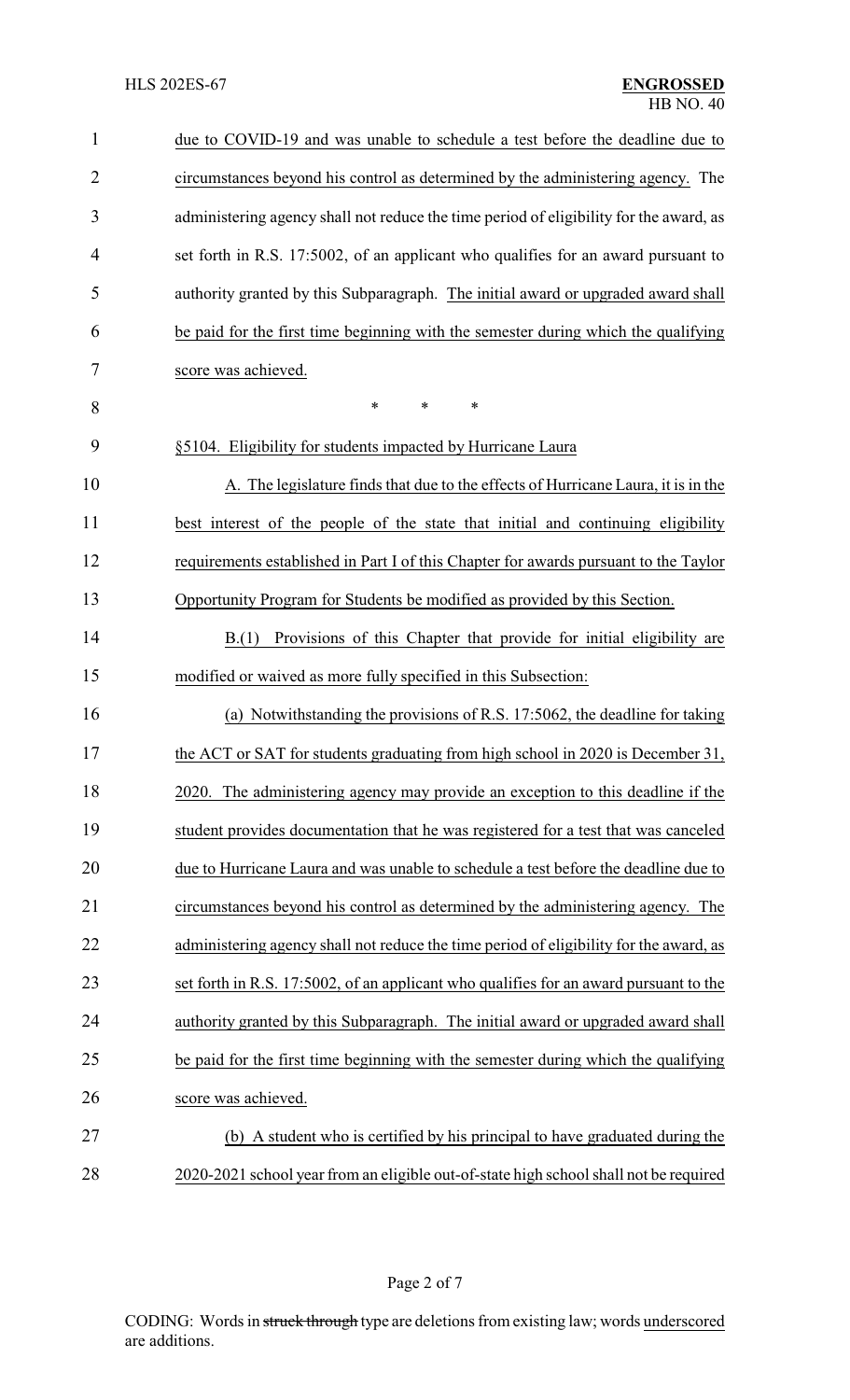| $\mathbf{1}$   | to have a higher minimum composite score on the ACT than required by R.S.                |
|----------------|------------------------------------------------------------------------------------------|
| $\overline{2}$ | 17:5024 for a student who graduates from an eligible Louisiana high school.              |
| 3              | (c) The requirement that a student complete a core curriculum shall be                   |
| $\overline{4}$ | waived upon proper documentation by his principal that failure to comply is due          |
| 5              | solely to the fact that required courses were not available to the student at the school |
| 6              | attended.                                                                                |
| 7              | (d)(i) A dependent or independent student shall be deemed to meet program                |
| 8              | residency requirements if he actually resided in Louisiana during his entire eleventh    |
| 9              | grade year and was enrolled for such time in an eligible Louisiana high school or, for   |
| 10             | a dependent student, if he has a parent or court-ordered custodian who actually          |
| 11             | resided in an affected parish for at least the twelve months prior to August 26, 2020.   |
| 12             | A parent or court-ordered custodian of a dependent student who is<br>(ii)                |
| 13             | eligible for a program award pursuant to the provisions of R.S. 17:5029, relative to     |
| 14             | students who graduate from certain out-of-state high schools, and who was displaced      |
| 15             | as a resident from an affected parish shall be deemed to meet residency requirements     |
| 16             | if the parent or court-ordered custodian actually resided in Louisiana for at least the  |
| 17             | twelve months prior to August 26, 2020.                                                  |
| 18             | (e) A student who during the 2020-2021 school year successfully completes                |
| 19             | at the twelfth grade level a home study program approved by the State Board of           |
| 20             | Elementary and Secondary Education, referred to in this Subsection as the "state         |
| 21             | board", shall be eligible for a program award by complying with the provisions of        |
| 22             | R.S. 17:5029 relative to certain home study students. In such case, the requirement      |
| 23             | that the student, if ever enrolled in an eligible Louisiana high school, begin the       |
| 24             | program no later than the end of the tenth grade is waived.                              |
| 25             | The provisions of this Subsection shall apply only to a student who, on<br>(2)           |
| 26             | August 26, 2020, was enrolled in a public or nonpublic high school that is located       |
| 27             | in an affected parish and that has the approval required by Part I of this Chapter for   |
| 28             | program eligibility purposes or who resided in such a parish and was enrolled in a       |
| 29             | home study program approved by the state board.                                          |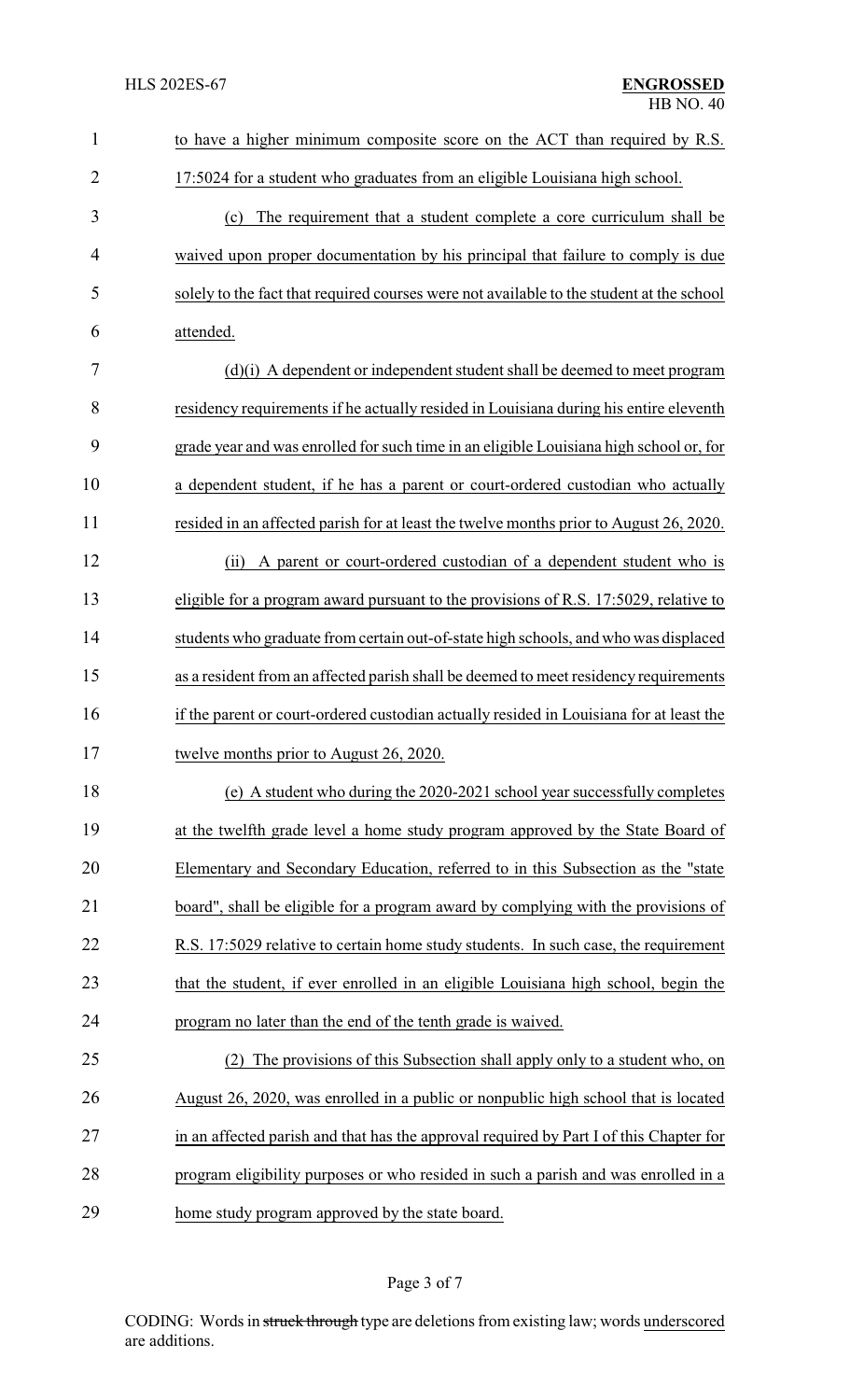| $\mathbf{1}$   | Provisions of this Chapter relative to continuing eligibility are<br>C(1)             |
|----------------|---------------------------------------------------------------------------------------|
| $\overline{2}$ | modified or waived with respect to the 2020-2021 academic year as more fully          |
| 3              | specified in this Subsection:                                                         |
| 4              | (a) The provisions of R.S. 17:5041 and 5042 requiring a student to make               |
| 5              | steady academic progress and achieve a certain cumulative grade point average are     |
| 6              | waived.                                                                               |
| 7              | (b) For a student whose program award is suspended due to a low grade                 |
| 8              | point average or failure to make steady academic progress, the time periods provided  |
| 9              | in Part I of this Chapter for him to meet such requirements before losing eligibility |
| 10             | shall be extended by one semester for each semester that he is unable to enroll or    |
| 11             | complete.                                                                             |
| 12             | (c) The provisions of R.S. 17:5043 providing that a student's eligibility shall       |
| 13             | be reduced by a semester for each semester that he is enrolled in an out-of-state     |
| 14             | college or university are waived.                                                     |
| 15             | The provisions of this Subsection shall apply only to a person who, on<br>(2)         |
| 16             | August 26, 2020, was eligible for or had a program award and who meets either of      |
| 17             | the following criteria:                                                               |
| 18             | His home of record was in an affected parish. For purposes of this<br>(a)             |
| 19             | Subparagraph, "home of record" means the domiciliary address of a dependent           |
| 20             | student's parent or court-ordered custodian or an independent student's domiciliary   |
| 21             | address.                                                                              |
| 22             | (b) He was enrolled in an eligible college or university in an affected parish.       |
| 23             | D. For purposes of this Section, "affected parish" means Acadia, Allen,               |
| 24             | Beauregard, Caddo, Calcasieu, Cameron, Grant, Jackson, Jefferson Davis, LaSalle,      |
| 25             | Lincoln, Morehouse, Natchitoches, Ouachita, Rapides, Sabine, St. Landry, Union,       |
| 26             | Vermilion, Vernon, or Winn.                                                           |
| 27             | E.(1) The administering agency may waive any provision of Part I of this              |
| 28             | Chapter that imposes a program eligibility requirement that a student cannot comply   |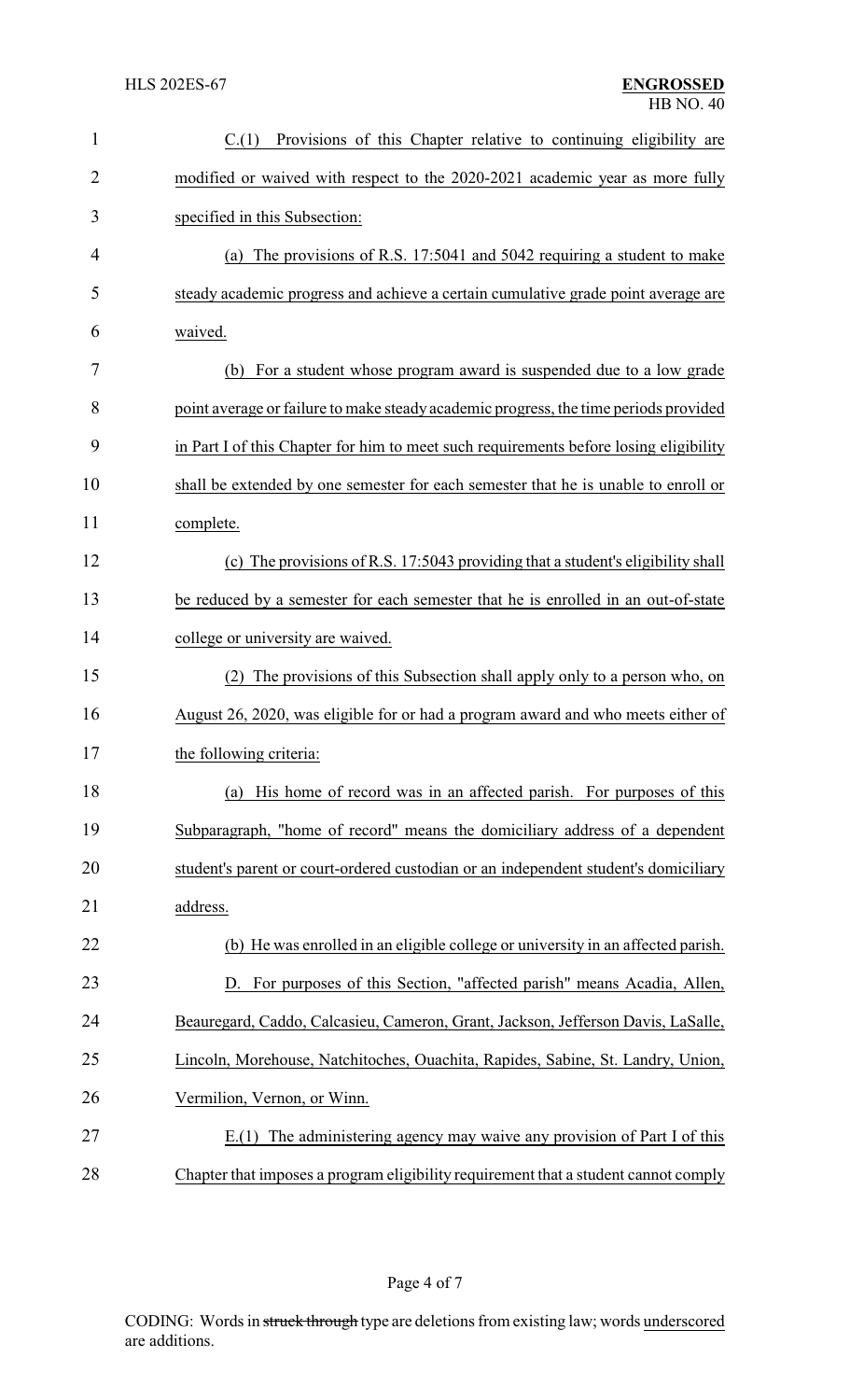| $\mathbf{1}$   | with if it determines that the failure to comply is, more likely than not, due solely to      |
|----------------|-----------------------------------------------------------------------------------------------|
| $\overline{2}$ | the effects of Hurricane Laura.                                                               |
| 3              | The administering agency may waive any provision of Part I of this<br>(2)                     |
| 4              | Chapter that imposes a program eligibility requirement that a student cannot comply           |
| 5              | with if it determines that the failure to comply is, more likely than not, due solely to      |
| 6              | the effects of any gubernatorially declared disaster or emergency. The authority              |
| 7              | granted by this Paragraph shall only apply to the 2020-2021 academic year.                    |
| 8              | (3) In addition to the provisions of the Administrative Procedure Act relative                |
| 9              | to legislative oversight, the Joint Legislative Committee on the Budget shall have            |
| 10             | oversight and approval authority over any rule proposed for adoption pursuant to the          |
| 11             | authority granted by this Subsection.                                                         |
| 12             | The administering agency may adopt any rule, policy, or guideline<br>F.                       |
| 13             | necessary to implement the provisions of this Section and shall disseminate                   |
| 14             | information regarding program changes pursuant to the provisions of this Section in           |
| 15             | the most timely manner possible.                                                              |
| 16             | Section 2. This Act shall become effective upon signature by the governor or, if not          |
| 17             | signed by the governor, upon expiration of the time for bills to become law without signature |
| 18             | by the governor, as provided by Article III, Section 18 of the Constitution of Louisiana. If  |
| 19             | vetoed by the governor and subsequently approved by the legislature, this Act shall become    |
| 20             | effective on the day following such approval.                                                 |

# DIGEST

The digest printed below was prepared by House Legislative Services. It constitutes no part of the legislative instrument. The keyword, one-liner, abstract, and digest do not constitute part of the law or proof or indicia of legislative intent. [R.S. 1:13(B) and 24:177(E)]

HB 40 Engrossed 2020 Second Extraordinary Session Garofalo

**Abstract:** Modifies TOPS eligibility provisions for students impacted by Hurricane Laura and certain other disasters and emergencies.

Present law provides for the Taylor Opportunity Program for Students (TOPS), a meritbased college scholarship program. Provides eligibility criteria for the initial awarding of a scholarship to a student and for retaining the scholarship from one semester to the next.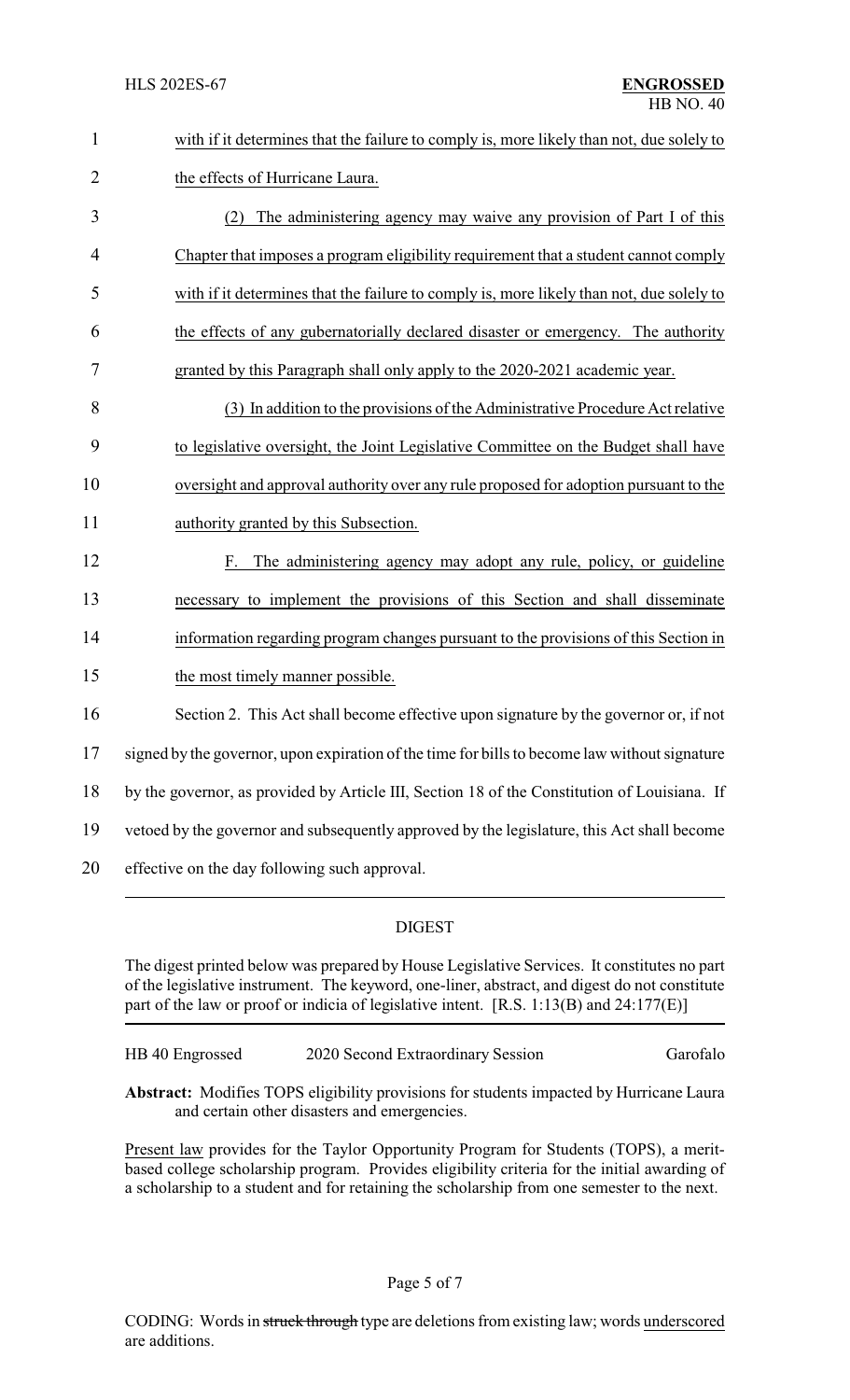### **Initial eligibility for students impacted by Hurricane Laura**

Proposed law modifies initial eligibility requirements for a TOPS award for certain students as follows:

- (1) Present administrative rule provides that the deadline for taking the ACT is April. Proposed law provides that the 2020 deadline is Dec. 31, 2020, and prohibits reducing the period of eligibility for a student who qualifies under this extended deadline. Authorizes the administering agency to provide an exception if the student was registered for a test canceled due to the hurricane and unable to schedule a test before the deadline due to circumstances beyond his control. Specifies that the initial or upgraded award shall first be paid for the semester during which the qualifying score was achieved.
- (2) A student who graduates from an out-of-state high school shall not be required to have a higher ACT score than in-state graduates.
- (3) A student shall not be required to complete a core curriculum if his principal certifies that failure to comply was due to lack of course availability.
- (4) Residency requirements shall be satisfied:
	- (a) If a student actually resided in La. during his entire 11th grade year and was enrolled for such time in an eligible La. high school or, for dependent students, if he has a parent or court-ordered custodian who actually resided in an affected parish for at least the 12 months prior to Aug. 26, 2020.
	- (b) If a parent of a student who graduates from an out-of-state high school and who was displaced from an affected parish due to Hurricane Laura actually resided in La. for at least the 12 months prior to Aug. 26, 2020.
- (5) A home study student who attended a La. high school and who completes the 12th grade in a home study program shall not be required to have completed both the 11th and 12th grades in the program.

Proposed law above relative to initial eligibility applies only to a student who, on Aug. 26, 2020, met one of the following criteria:

- (1) He was enrolled in a public or nonpublic high school located in an affected parish.
- (2) He resided in an affected parish and was enrolled in a BESE-approved home study program.

### **Continuing eligibility for students impacted by Hurricane Laura**

Proposed law, applicable to the 2020-2021 academic year, modifies continuing eligibility requirements for a TOPS award for certain students as follows:

- (1) Waives present law requirements for steady academic progress and a certain cumulative GPA.
- (2) Present law provides for possible reinstatement of an award suspended because of GPA or failure to make steady academic progress. Proposed law extends the time a student has to recover an award by one semester for each he is unable to enroll or complete.
- (3) Waives present law providing for the reduction of eligibility by a semester for each semester that a student is enrolled in an out-of-state college or university.

### Page 6 of 7